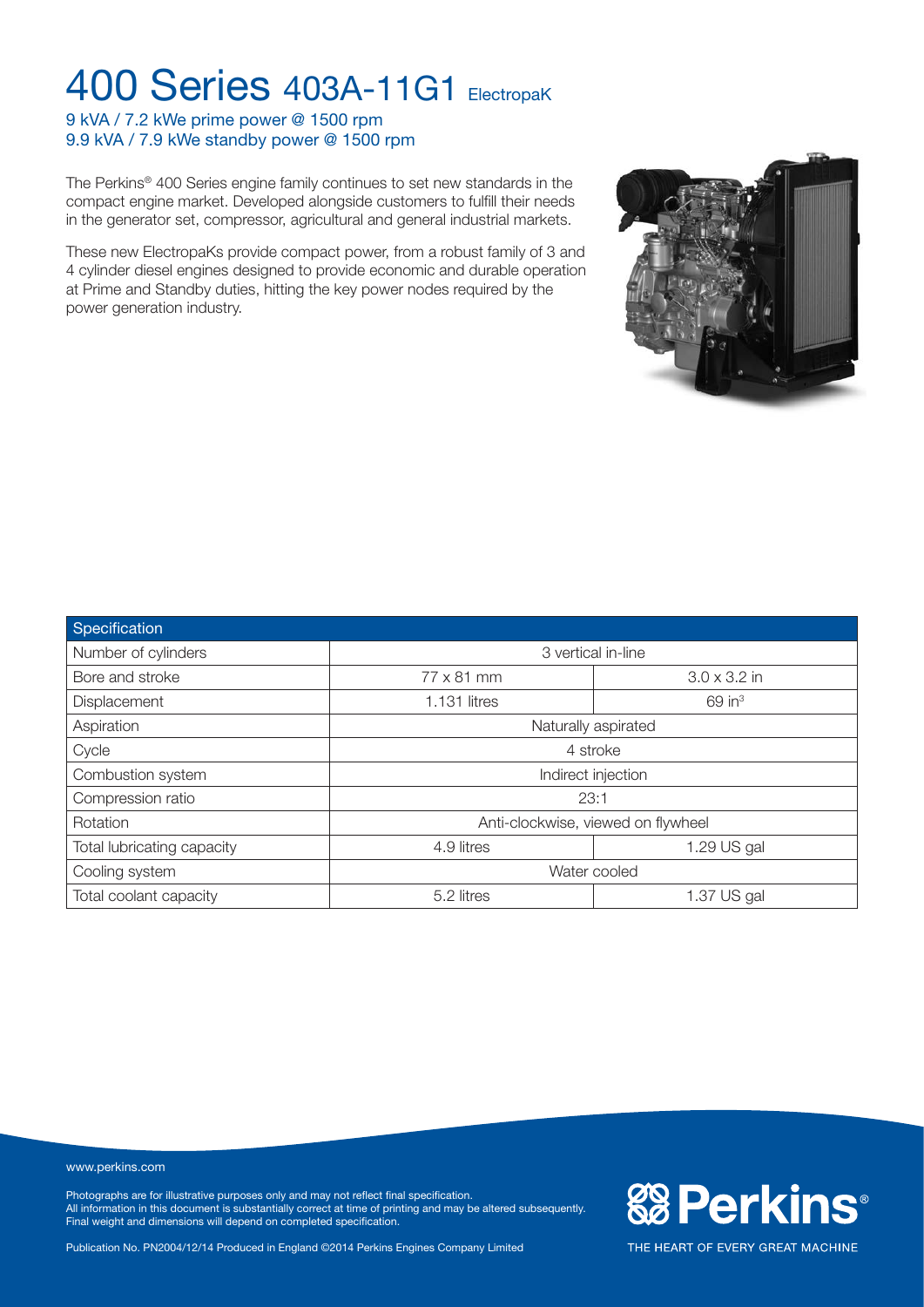9 kVA / 7.2 kWe prime power @ 1500 rpm 9.9 kVA / 7.9 kWe standby power @ 1500 rpm

#### Features and benefits

#### Powered by your needs

• The 403A-11G1 ElectropaK is a powerful but quiet 1.1 litre naturally aspirated 3-cylinder compact package

#### Compact, clean, efficient power

• Design features on the 400 Series ElectropaKs ensure clean rapid starting in all conditions whilst delivering impressive performance, with low operating costs, in a small, efficient package size

#### Lower operating costs

- Approved for operation on biodiesel\* concentrations of up to 20%
- Oil and filter changes are 500 hours, dependent on load factor
- Engine durability and reliability, the warranty offering and ease of installation combine to drive down the cost of ownership
- Warranties and Service Contracts

We provide one-year warranties for constant speed engines and two-year warranties for variable speed models, as standard. These are supported by multilevel Extended Service Contracts that can be bought additionally Discover more: www.perkins.esc

#### Product support

- With highly trained Perkins distributors in thousands of communities in over 180 countries, you are never far away from expert product knowledge, genuine parts and a range of advanced diagnostic technology for keeping your engine in peak condition
- To find your local distributor: www.perkins.com/distributor

\*Subject to conformance with ASTM D6751 and EN14214

www.perkins.com

Photographs are for illustrative purposes only and may not reflect final specification. All information in this document is substantially correct at time of printing and may be altered subsequently. Final weight and dimensions will depend on completed specification.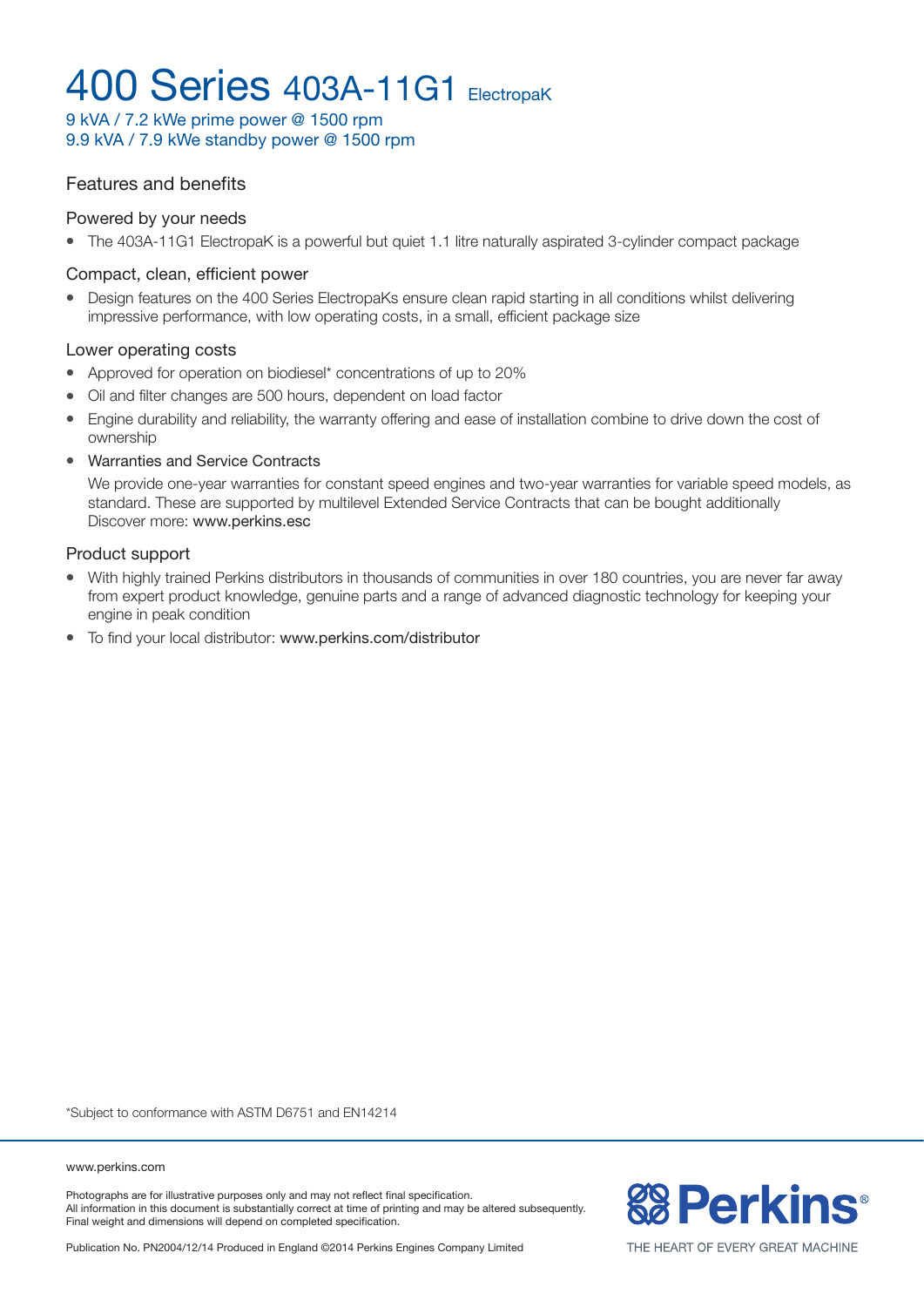9 kVA / 7.2 kWe prime power @ 1500 rpm 9.9 kVA / 7.9 kWe standby power @ 1500 rpm

### Technical information

#### Air inlet

• Mounted air filter

#### Fuel system

- Mechanically governed cassette type fuel injection pump
- Split element fuel filter

#### Lubrication system

- Wet steel sump with filler and dipstick
- Spin-on full-flow lub oil filter

#### Cooling system

- Thermostatically-controlled system with belt driven coolant pump and pusher fan
- Mounted radiator, piping and guards

#### Electrical equipment

- 12 volt starter motor and 12 volt 15 amp alternator with DC output
- Oil pressure and coolant temperature switches
- 12 volt shut-off solenoid energised to run
- Glow plug cold start aid and heater/starter switch

#### Flywheel and housing

- $\bullet$  1500 rev/min
- High inertia flywheel to SAE J620 Size 165.1 mm (61/2 in) Heavy
- Flywheel housing SAE 5 Long

#### Mountings

• Front and rear engine mounting brackets

#### Optional equipment

• Parts book

#### Option groups

A selection of optional items is available to enable you to prepare a specification precisely matched to your needs.

Photographs are for illustrative purposes only and may not reflect final specification. All information in this document is substantially correct at time of printing and may be altered subsequently. Final weight and dimensions will depend on completed specification.



Publication No. PN2004/12/14 Produced in England ©2014 Perkins Engines Company Limited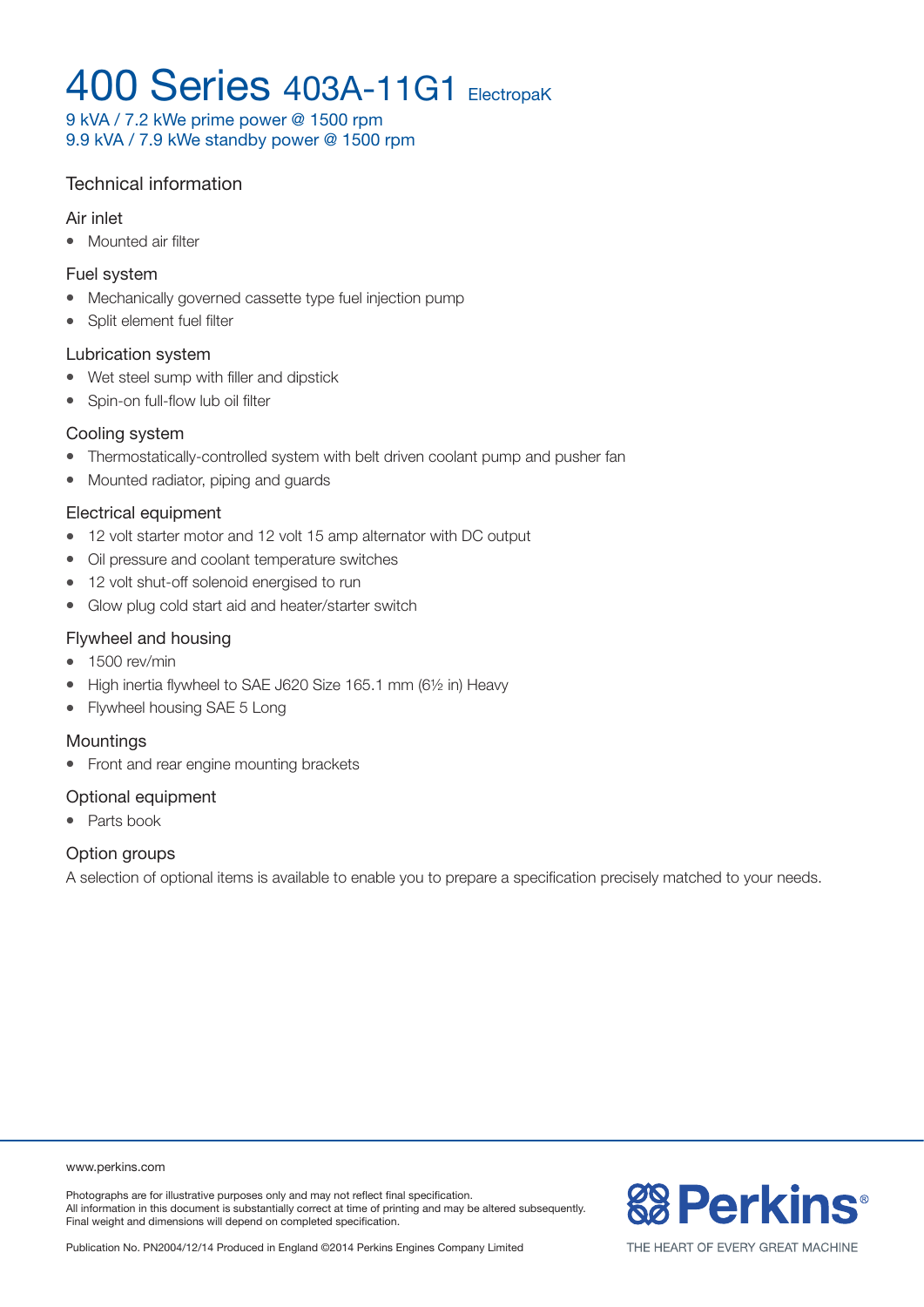9 kVA / 7.2 kWe prime power @ 1500 rpm 9.9 kVA / 7.9 kWe standby power @ 1500 rpm



| Engine package weights and dimensions |        |           |  |  |  |  |
|---------------------------------------|--------|-----------|--|--|--|--|
| Length                                | 778 mm | $30.6$ in |  |  |  |  |
| Width (including mounting brackets)   | 438 mm | 17.2 in   |  |  |  |  |
| Height                                | 702 mm | $27.6$ in |  |  |  |  |
| Weight (dry)                          | 197 kg | 434.4 lb  |  |  |  |  |

www.perkins.com

Photographs are for illustrative purposes only and may not reflect final specification. All information in this document is substantially correct at time of printing and may be altered subsequently. Final weight and dimensions will depend on completed specification.

Publication No. PN2004/12/14 Produced in England ©2014 Perkins Engines Company Limited